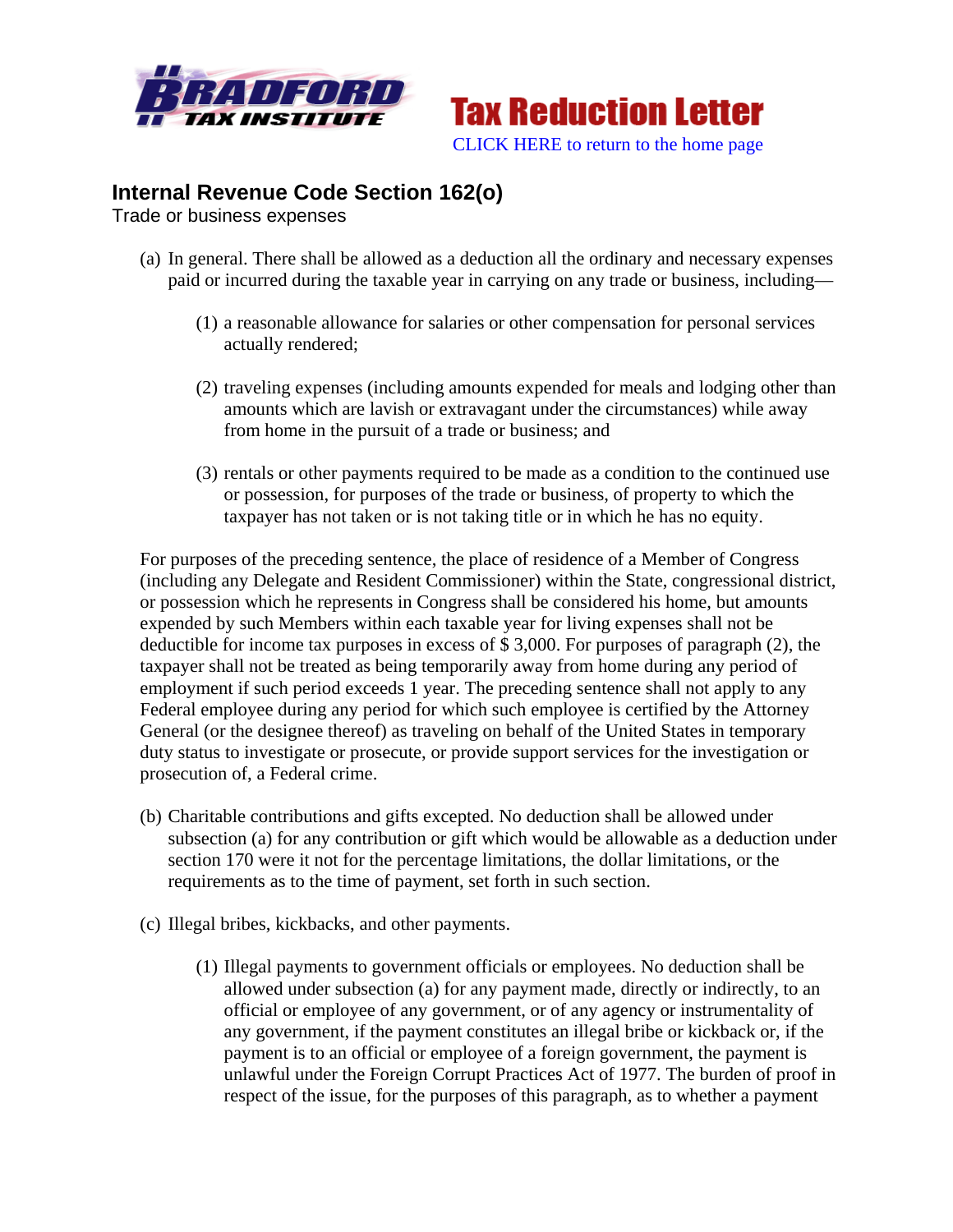constitutes an illegal bribe or kickback (or is unlawful under the Foreign Corrupt Practices Act of 1977) shall be upon the Secretary to the same extent as he bears the burden of proof under section 7454 (concerning the burden of proof when the issue relates to fraud).

- (2) Other illegal payments. No deduction shall be allowed under subsection (a) for any payment (other than a payment described in paragraph (1)) made, directly or indirectly, to any person, if the payment constitutes an illegal bribe, illegal kickback, or other illegal payment under any law of the United States, or under any law of a State (but only if such State law is generally enforced), which subjects the payor to a criminal penalty or the loss of license or privilege to engage in a trade or business. For purposes of this paragraph, a kickback includes a payment in consideration of the referral of a client, patient, or customer. The burden of proof in respect of the issue, for purposes of this paragraph, as to whether a payment constitutes an illegal bribe, illegal kickback, or other illegal payment shall be upon the Secretary to the same extent as he bears the burden of proof under section 7454 (concerning the burden of proof when the issue relates to fraud).
- (3) Kickbacks, rebates, and bribes under medicare and medicaid. No deduction shall be allowed under subsection (a) for any kickback, rebate, or bribe made by any provider of services, supplier, physician, or other person who furnishes items or services for which payment is or may be made under the Social Security Act, or in whole or in part out of Federal funds under a State plan approved under such Act, if such kickback, rebate, or bribe is made in connection with the furnishing of such items or services or the making or receipt of such payments. For purposes of this paragraph, a kickback includes a payment in consideration of the referral of a client, or customer.
- (d) Capital contributions to Federal National Mortgage Association. For purposes of this subtitle, whenever the amount of capital contributions evidenced by a share of stock issued pursuant to section 303(c) of the Federal National Mortgage Association Charter Act (12 U.S.C., sec. 1718) exceeds the fair market value of the stock as of the issue date of such stock, the initial holder of the stock shall treat the excess as ordinary and necessary expenses paid or incurred during the taxable year in carrying on a trade or business.
- (e) Denial of deduction for certain lobbying and political expenditures.
	- (1) In general. No deduction shall be allowed under subsection (a) for any amount paid or incurred in connection with—
		- (A) influencing legislation,
		- (B) participation in, or intervention in, any political campaign on behalf of (or in opposition to) any candidate for public office,
		- (C) any attempt to influence the general public, or segments thereof, with respect to elections, legislative matters, or referendums, or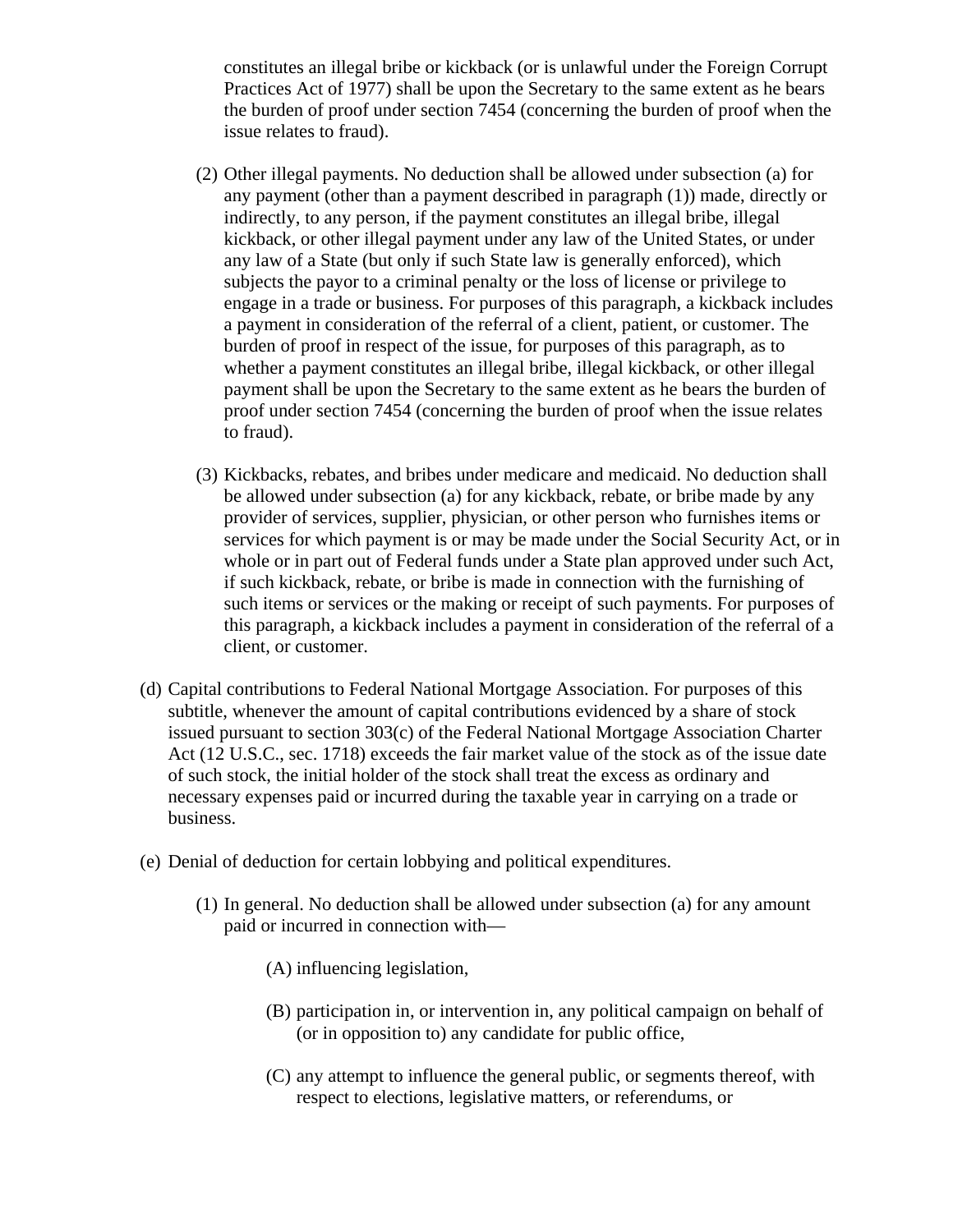- (D) any direct communication with a covered executive branch official in an attempt to influence the official actions or positions of such official.
- (2) Exception for local legislation. In the case of any legislation of any local council or similar governing body—
	- (A) paragraph (1)(A) shall not apply, and
	- (B) the deduction allowed by subsection (a) shall include all ordinary and necessary expenses (including, but not limited to, traveling expenses described in subsection  $(a)(2)$  and the cost of preparing testimony) paid or incurred during the taxable year in carrying on any trade or business—
		- (i) in direct connection with appearances before, submission of statements to, or sending communications to the committees, or individual members, of such council or body with respect to legislation or proposed legislation of direct interest to the taxpayer, or
		- (ii) in direct connection with communication of information between the taxpayer and an organization of which the taxpayer is a member with respect to any such legislation or proposed legislation which is of direct interest to the taxpayer and to such organization, and that portion of the dues so paid or incurred with respect to any organization of which the taxpayer is a member which is attributable to the expenses of the activities described in clauses (i) and (ii) carried on by such organization.
- (3) Application to dues of tax-exempt organizations. No deduction shall be allowed under subsection (a) for the portion of dues or other similar amounts paid by the taxpayer to an organization which is exempt from tax under this subtitle which the organization notifies the taxpayer under section  $6033(e)(1)(A)(ii)$  is allocable to expenditures to which paragraph (1) applies.
- (4) Influencing legislation. For purposes of this subsection--
	- (A) In general. The term "influencing legislation" means any attempt to influence any legislation through communication with any member or employee of a legislative body, or with any government official or employee who may participate in the formulation of legislation.
	- (B) Legislation. The term "legislation" has the meaning given such term by section 4911(e)(2).
- (5) Other special rules.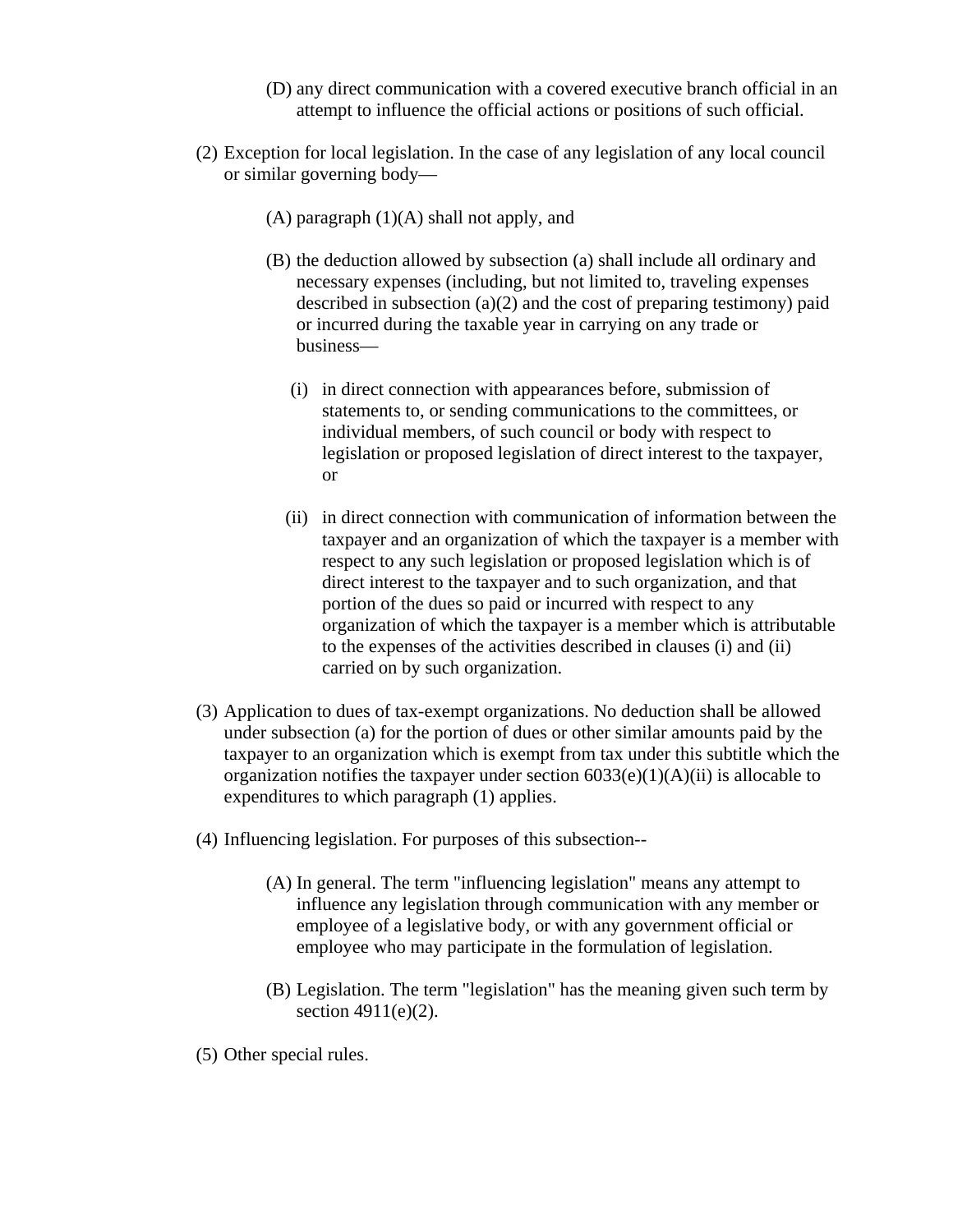- (A) Exception for certain taxpayers. In the case of any taxpayer engaged in the trade or business of conducting activities described in paragraph (1), paragraph (1) shall not apply to expenditures of the taxpayer in conducting such activities directly on behalf of another person (but shall apply to payments by such other person to the taxpayer for conducting such activities).
- (B) De minimis exception.
	- (i) In general. Paragraph (1) shall not apply to any in-house expenditures for any taxable year if such expenditures do not exceed \$ 2,000. In determining whether a taxpayer exceeds the \$ 2,000 limit under this clause, there shall not be taken into account overhead costs otherwise allocable to activities described in paragraphs (1)(A) and  $(D)$ .
	- (ii) In-house expenditures. For purposes of clause (i), the term "in-house expenditures" means expenditures described in paragraphs (1)(A) and (D) other than—
		- (I) payments by the taxpayer to a person engaged in the trade or business of conducting activities described in paragraph (1) for the conduct of such activities on behalf of the taxpayer, or
		- (II) dues or other similar amounts paid or incurred by the taxpayer which are allocable to activities described in paragraph (1).
- (C) Expenses incurred in connection with lobbying and political activities. Any amount paid or incurred for research for, or preparation, planning, or coordination of, any activity described in paragraph (1) shall be treated as paid or incurred in connection with such activity.
- (6) Covered executive branch official. For purposes of this subsection, the term "covered executive branch official" means—
	- (A) the President,
	- (B) the Vice President,
	- (C) any officer or employee of the White House Office of the Executive Office of the President, and the 2 most senior level officers of each of the other agencies in such Executive Office, and
	- (D) (i) any individual serving in a position in level I of the Executive Schedule under section 5312 of title 5, United States Code, (ii) any other individual designated by the President as having Cabinet level status, and (iii) any immediate deputy of an individual described in clause (i) or (ii).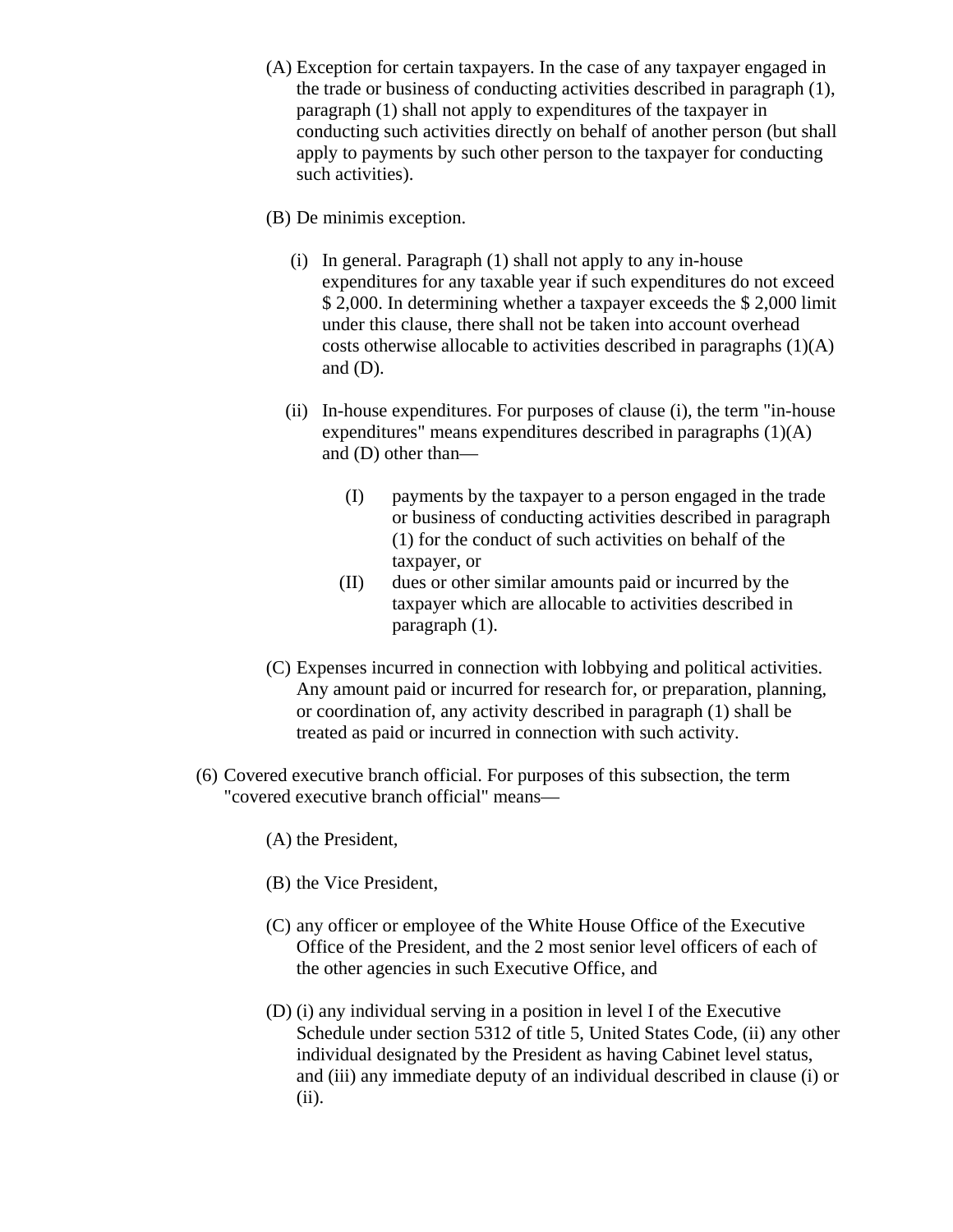- (7) Special rule for Indian tribal governments. For purposes of this subsection, an Indian tribal government shall be treated in the same manner as a local council or similar governing body.
- (8) Cross reference. For reporting requirements and alternative taxes related to this subsection, see section 6033(e).
- (f) Fines and penalties. No deduction shall be allowed under subsection (a) for any fine or similar penalty paid to a government for the violation of any law.
- (g) Treble damage payments under the antitrust laws. If in a criminal proceeding a taxpayer is convicted of a violation of the antitrust laws, or his plea of guilty or nolo contendere to an indictment or information charging such a violation is entered or accepted in such a proceeding, no deduction shall be allowed under subsection (a) for two-thirds of any amount paid or incurred—
	- (1) on any judgment for damages entered against the taxpayer under section 4 of the Act entitled "An Act to supplement existing laws against unlawful restraints and monopolies, and for other purposes", approved October 15, 1914 (commonly known as the Clayton Act), on account of such violation or any related violation of the antitrust laws which occurred prior to the date of the final judgment of such conviction, or
	- (2) in settlement of any action brought under such section 4 on account of such violation or related violation.

The preceding sentence shall not apply with respect to any conviction or plea before January 1, 1970, or to any conviction or plea on or after such date in a new trial following an appeal of a conviction before such date.

(h) State legislators' travel expenses away from home.

- (1) In general. For purposes of subsection (a), in the case of any individual who is a State legislator at any time during the taxable year and who makes an election under this subsection for the taxable year—
	- (A) the place of residence of such individual within the legislative district which he represented shall be considered his home,
	- (B) he shall be deemed to have expended for living expenses (in connection with his trade or business as a legislator) an amount equal to the sum of the amounts determined by multiplying each legislative day of such individual during the taxable year by the greater of—
		- (i) the amount generally allowable with respect to such day to employees of the State of which he is a legislator for per diem while away from home, to the extent such amount does not exceed 110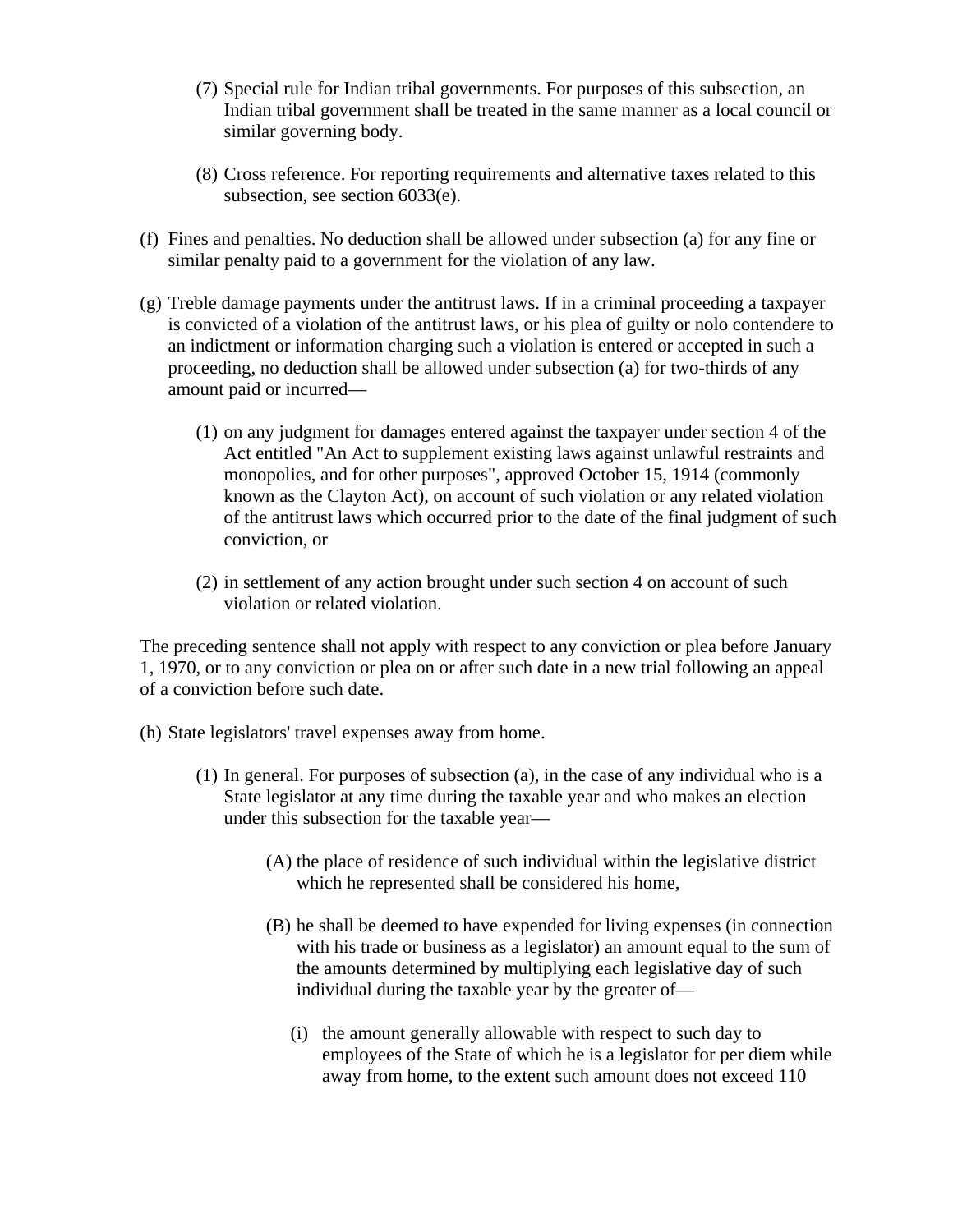percent of the amount described in clause (ii) with respect to such day, or

- (ii) the amount generally allowable with respect to such day to employees of the executive branch of the Federal Government for per diem while away from home but serving in the United States, and
- (C) he shall be deemed to be away from home in the pursuit of a trade or business on each legislative day.
- (2) Legislative days. For purposes of paragraph (1), a legislative day during any taxable year for any individual shall be any day during such year on which—
	- (A) The legislature was in session (including any day in which the legislature was not in session for a period of 4 consecutive days or less), or
	- (B) The legislature was not in session but the physical presence of the individual was formally recorded at a meeting of a committee of such legislature.
- (3) Election. An election under this subsection for any taxable year shall be made at such time and in such manner as the Secretary shall by regulations prescribe.
- (4) Section not to apply to legislators who reside near capitol. For taxable years beginning after December 31, 1980, this subsection shall not apply to any legislator whose place of residence within the legislative district which he represents is 50 or fewer miles from the capitol building of the State.
- (i) Repealed.
- (j) Certain foreign advertising expenses.
	- (1) In general. No deduction shall be allowed under subsection (a) for any expenses of an advertisement carried by a foreign broadcast undertaking and directed primarily to a market in the United States. This paragraph shall apply only to foreign broadcast undertakings located in a country which denies a similar deduction for the cost of advertising directed primarily to a market in the foreign country when placed with a United States broadcast undertaking.
	- (2) Broadcast undertaking. For purposes of paragraph (1), the term "broadcast undertaking" includes (but is not limited to) radio and television stations.
- (k) Stock reacquisition expenses.
	- (1) In general. Except as provided in paragraph (2), no deduction otherwise allowable shall be allowed under this chapter for any amount paid or incurred by a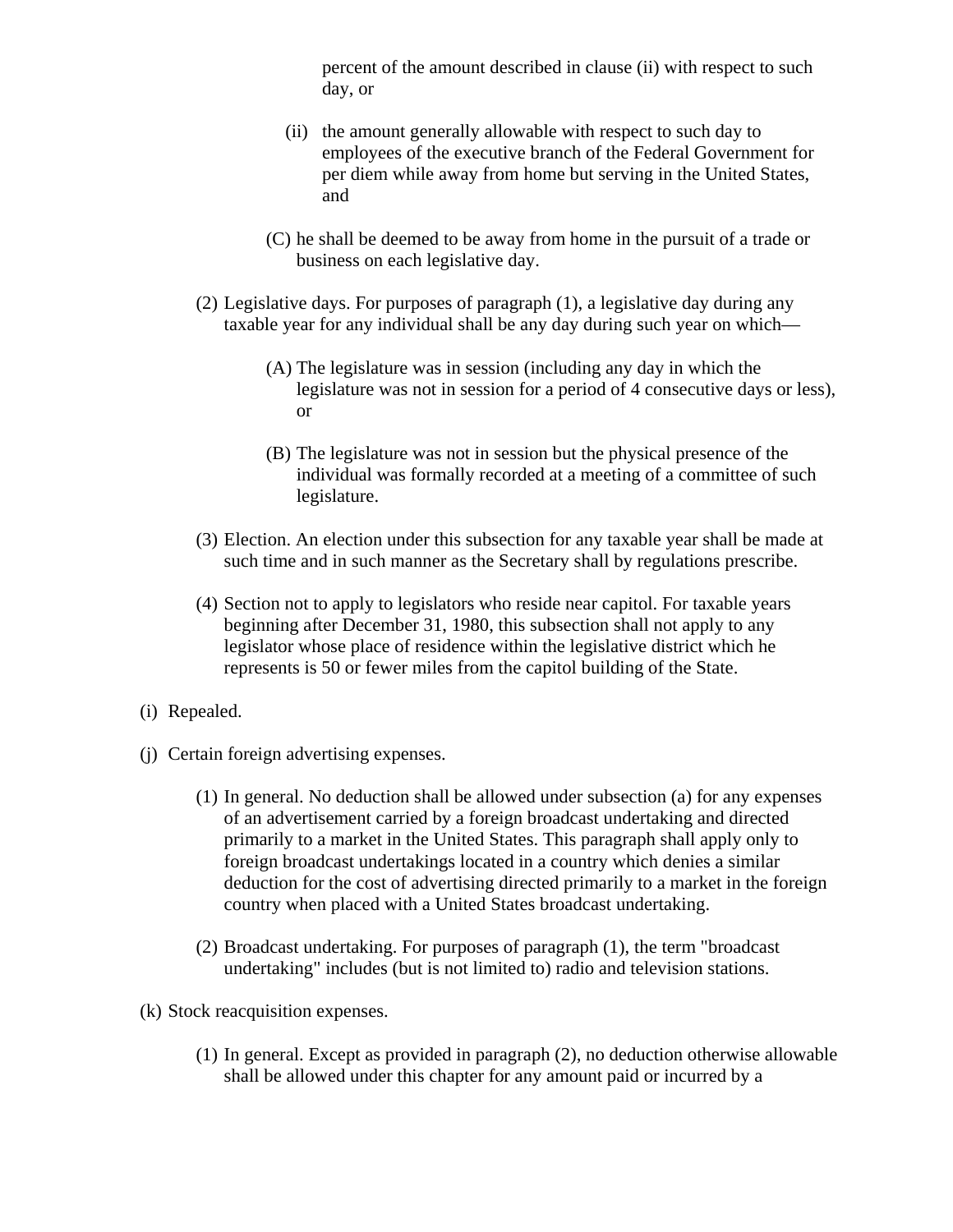corporation in connection with the reacquisition of its stock or of the stock of any related person (as defined in section  $465(b)(3)(C)$ ).

(2) Exceptions. Paragraph (1) shall not apply to—

(A) Certain specific deductions. Any—

- (i) deduction allowable under section 163 (relating to interest),
- (ii) deduction for amounts which are properly allocable to indebtedness and amortized over the term of such indebtedness, or
- (iii) deduction for dividends paid (within the meaning of section 561).
- (B) Stock of certain regulated investment companies. Any amount paid or incurred in connection with the redemption of any stock in a regulated investment company which issues only stock which is redeemable upon the demand of the shareholder.
- (l) Special rules for health insurance costs of self-employed individuals.
	- (1) Allowance of deduction.
		- (A) In general. In the case of an individual who is an employee within the meaning of section  $401(c)(1)$ , there shall be allowed as a deduction under this section an amount equal to the applicable percentage of the amount paid during the taxable year for insurance which constitutes medical care for the taxpayer, his spouse, and dependents.
		- (B) Applicable percentage. For purposes of subparagraph (A), the applicable percentage shall be determined under the following table:

For taxable years beginning in the applicable calendar year—percentage is—99 through 2001................60 2002.......................70 2003 and thereafter............... 100

- (2) Limitations.
	- (A) Dollar amount. No deduction shall be allowed under paragraph (1) to the extent that the amount of such deduction exceeds the taxpayer's earned income (within the meaning of section 401(c)) derived by the taxpayer from the trade or business with respect to which the plan providing the medical care coverage is established.
	- (B) Other coverage. Paragraph (1) shall not apply to any taxpayer for any calendar month for which the taxpayer is eligible to participate in any subsidized health plan maintained by any employer of the taxpayer or of the spouse of the taxpayer. The preceding sentence shall be applied separately with respect to—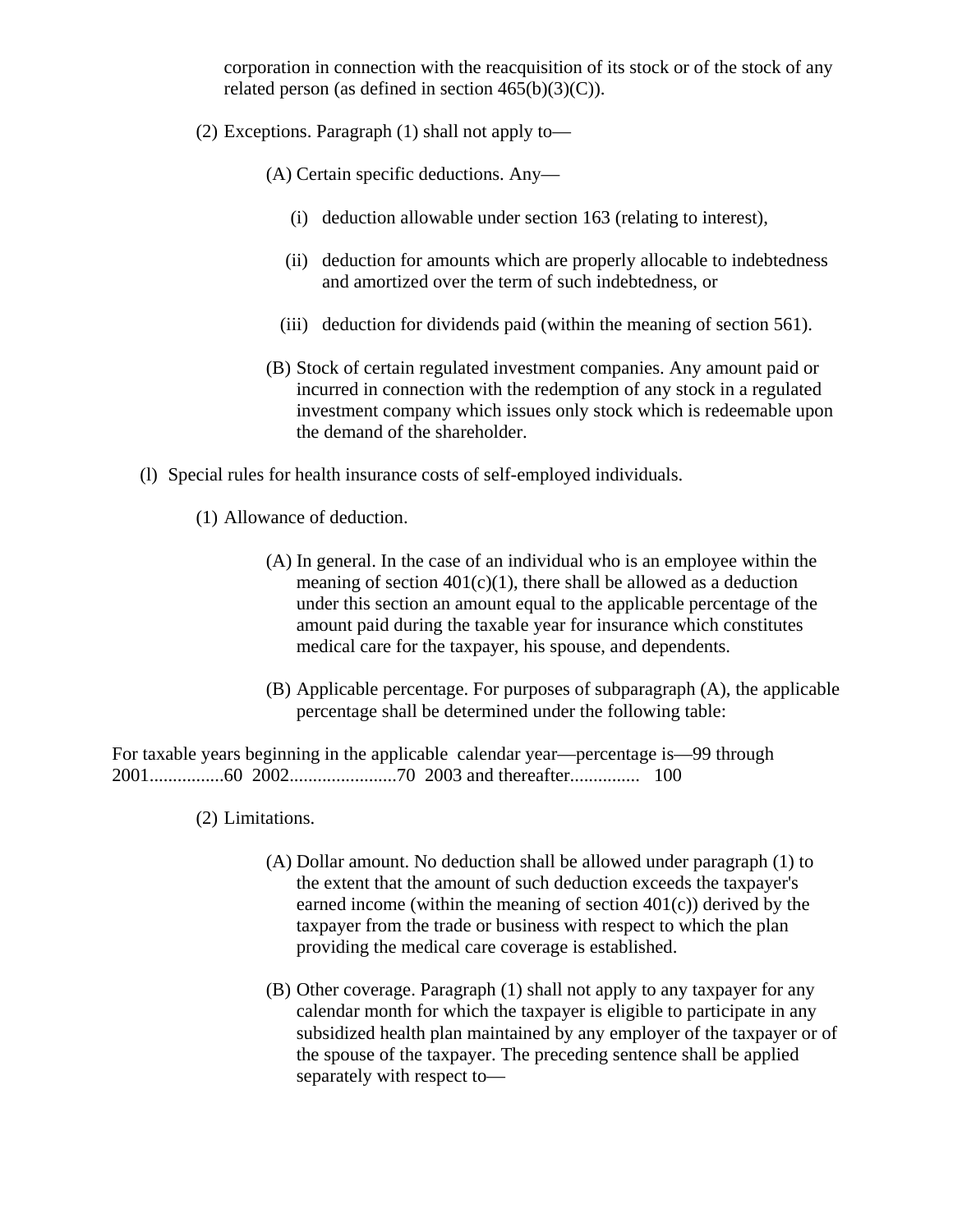- (i) plans which include coverage for qualified long-term care services (as defined in section 7702B(c)) or are qualified long-term care insurance contracts (as defined in section 7702B(b), and
- (ii) plans which do not include such coverage and are not such contracts.
- (C) Long-term care premiums. In the case of a qualified long-term care insurance contract (as defined in section 7702B(b)), only eligible longterm care premiums (as defined in section 213(d)(10)) shall be taken into account under paragraph (1).
- (3) Coordination with medical deduction. Any amount paid by a taxpayer for insurance to which paragraph (1) applies shall not be taken into account in computing the amount allowable to the taxpayer as a deduction under section 213(a).
- (4) Deduction not allowed for self-employment tax purposes. The deduction allowable by reason of this subsection shall not be taken into account in determining an individual's net earnings from self-employment (within the meaning of section 1402(a)) for purposes of chapter 2.
- (5) Treatment of certain S corporation shareholders. This subsection shall apply in the case of any individual treated as a partner under section 1372(a), except that—
	- (A) for purposes of this subsection, such individual's wages (as defined in section 3121) from the S corporation shall be treated as such individual's earned income (within the meaning of section  $401(c)(1)$ , and
	- (B) there shall be such adjustments in the application of this subsection as the Secretary may by regulations prescribe.

(m)Certain excessive employee remuneration.

- (1) In general. In the case of any publicly held corporation, no deduction shall be allowed under this chapter for applicable employee remuneration with respect to any covered employee to the extent that the amount of such remuneration for the taxable year with respect to such employee exceeds \$ 1,000,000.
- (2) Publicly held corporation. For purposes of this subsection, the term "publicly held corporation" means any corporation issuing any class of common equity securities required to be registered under section 12 of the Securities Exchange Act of 1934.
- (3) Covered employee. For purposes of this subsection, the term "covered employee" means any employee of the taxpayer if—
	- (A) as of the close of the taxable year, such employee is the chief executive officer of the taxpayer or is an individual acting in such a capacity, or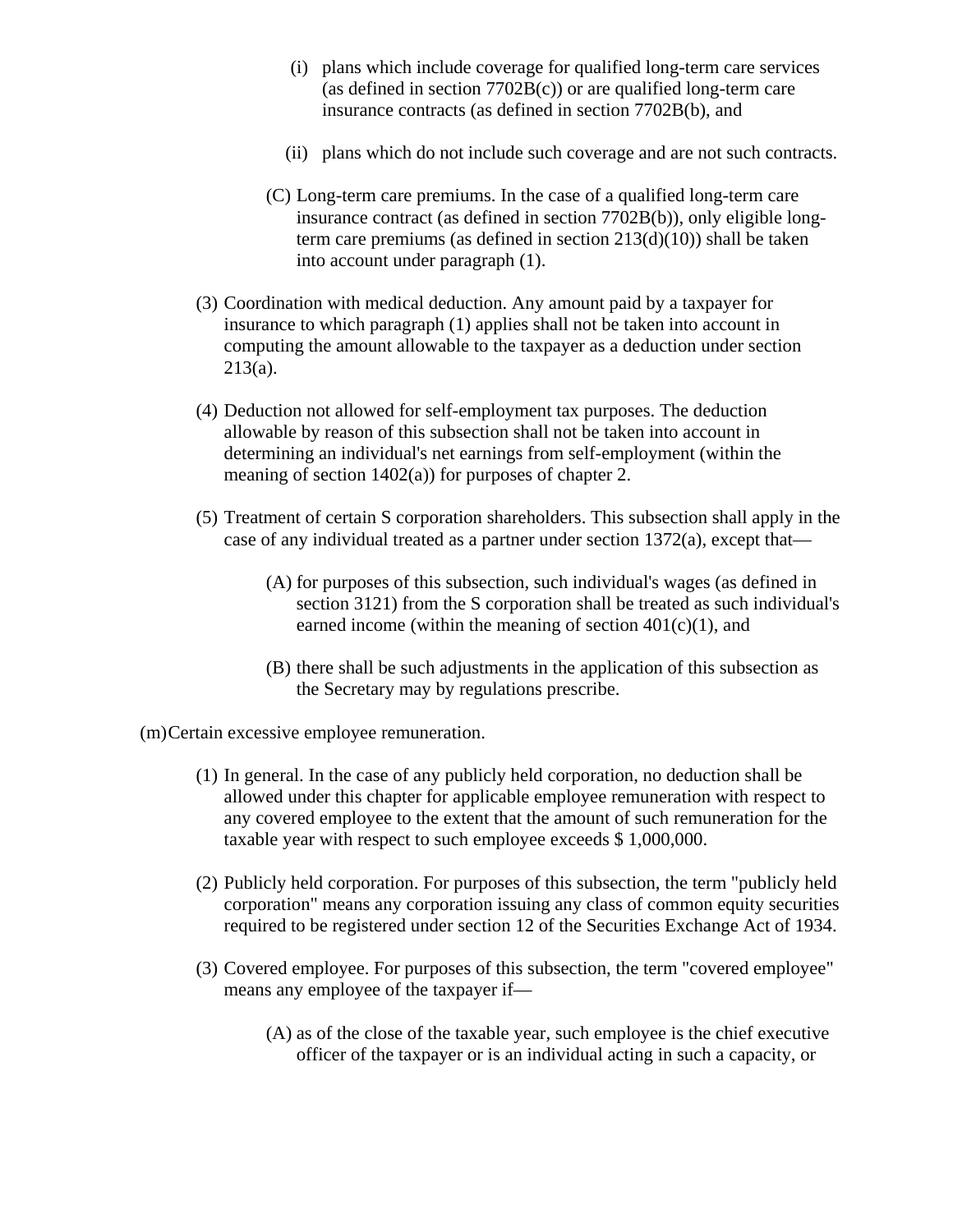- (B) the total compensation of such employee for the taxable year is required to be reported to shareholders under the Securities Exchange Act of 1934 by reason of such employee being among the 4 highest compensated officers for the taxable year (other than the chief executive officer).
- (4) Applicable employee remuneration. For purposes of this subsection—
	- (A) In general. Except as otherwise provided in this paragraph, the term "applicable employee remuneration" means, with respect to any covered employee for any taxable year, the aggregate amount allowable as a deduction under this chapter for such taxable year (determined without regard to this subsection) for remuneration for services performed by such employee (whether or not during the taxable year).
	- (B) Exception for remuneration payable on commission basis. The term "applicable employee remuneration" shall not include any remuneration payable on a commission basis solely on account of income generated directly by the individual performance of the individual to whom such remuneration is payable.
	- (C) Other performance-based compensation. The term "applicable employee remuneration" shall not include any remuneration payable solely on account of the attainment of one or more performance goals, but only if—
		- (i) the performance goals are determined by a compensation committee of the board of directors of the taxpayer which is comprised solely of 2 or more outside directors,
		- (ii) the material terms under which the remuneration is to be paid, including the performance goals, are disclosed to shareholders and approved by a majority of the vote in a separate shareholder vote before the payment of such remuneration, and
		- (iii) before any payment of such remuneration, the compensation committee referred to in clause (i) certifies that the performance goals and any other material terms were in fact satisfied.
	- (D) Exception for existing binding contracts. The term "applicable employee remuneration" shall not include any remuneration payable under a written binding contract which was in effect on February 17, 1993, and which was not modified thereafter in any material respect before such remuneration is paid.
	- (E) Remuneration. For purposes of this paragraph, the term "remuneration" includes any remuneration (including benefits) in any medium other than cash, but shall not include—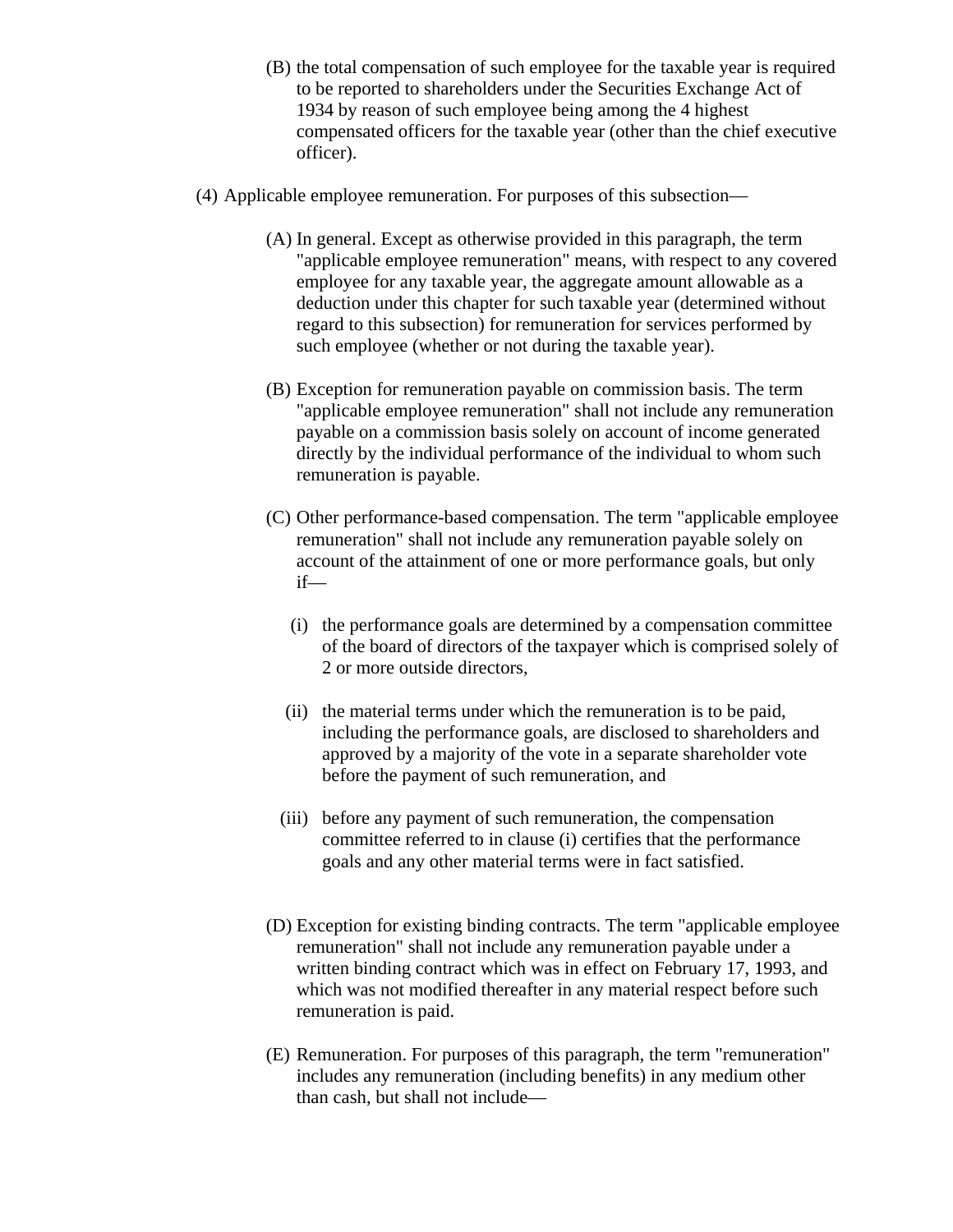- (i) any payment referred to in so much of section  $3121(a)(5)$  as precedes subparagraph (E) thereof, and
- (ii) any benefit provided to or on behalf of an employee if at the time such benefit is provided it is reasonable to believe that the employee will be able to exclude such benefit from gross income under this chapter. For purposes of clause (i), section  $3121(a)(5)$  shall be applied without regard to section  $3121(v)(1)$ .
- (F) Coordination with disallowed golden parachute payments. The dollar limitation contained in paragraph (1) shall be reduced (but not below zero) by the amount (if any) which would have been included in the applicable employee remuneration of the covered employee for the taxable year but for being disallowed under section 280G.
- (G) Coordination with excise tax on specified stock compensation. The dollar limitation contained in paragraph (1) with respect to any covered employee shall be reduced (but not below zero) by the amount of any payment (with respect to such employee) of the tax imposed by section 4985 directly or indirectly by the expatriated corporation (as defined in such section) or by any member of the expanded affiliated group (as defined in such section) which includes such corporation.
- (5) (5) Special rule for application to employers participating in the troubled assets relief program.
	- (A) In general. In the case of an applicable employer, no deduction shall be allowed under this chapter—
		- (i) in the case of executive remuneration for any applicable taxable year which is attributable to services performed by a covered executive during such applicable taxable year, to the extent that the amount of such remuneration exceeds \$ 500,000, or
		- (ii) in the case of deferred deduction executive remuneration for any taxable year for services performed during any applicable taxable year by a covered executive, to the extent that the amount of such remuneration exceeds \$ 500,000 reduced (but not below zero) by the sum of—
			- (I) the executive remuneration for such applicable taxable year, plus
			- (II) the portion of the deferred deduction executive remuneration for such services which was taken into account under this clause in a preceding taxable year.
	- (B) Applicable employer. For purposes of this paragraph—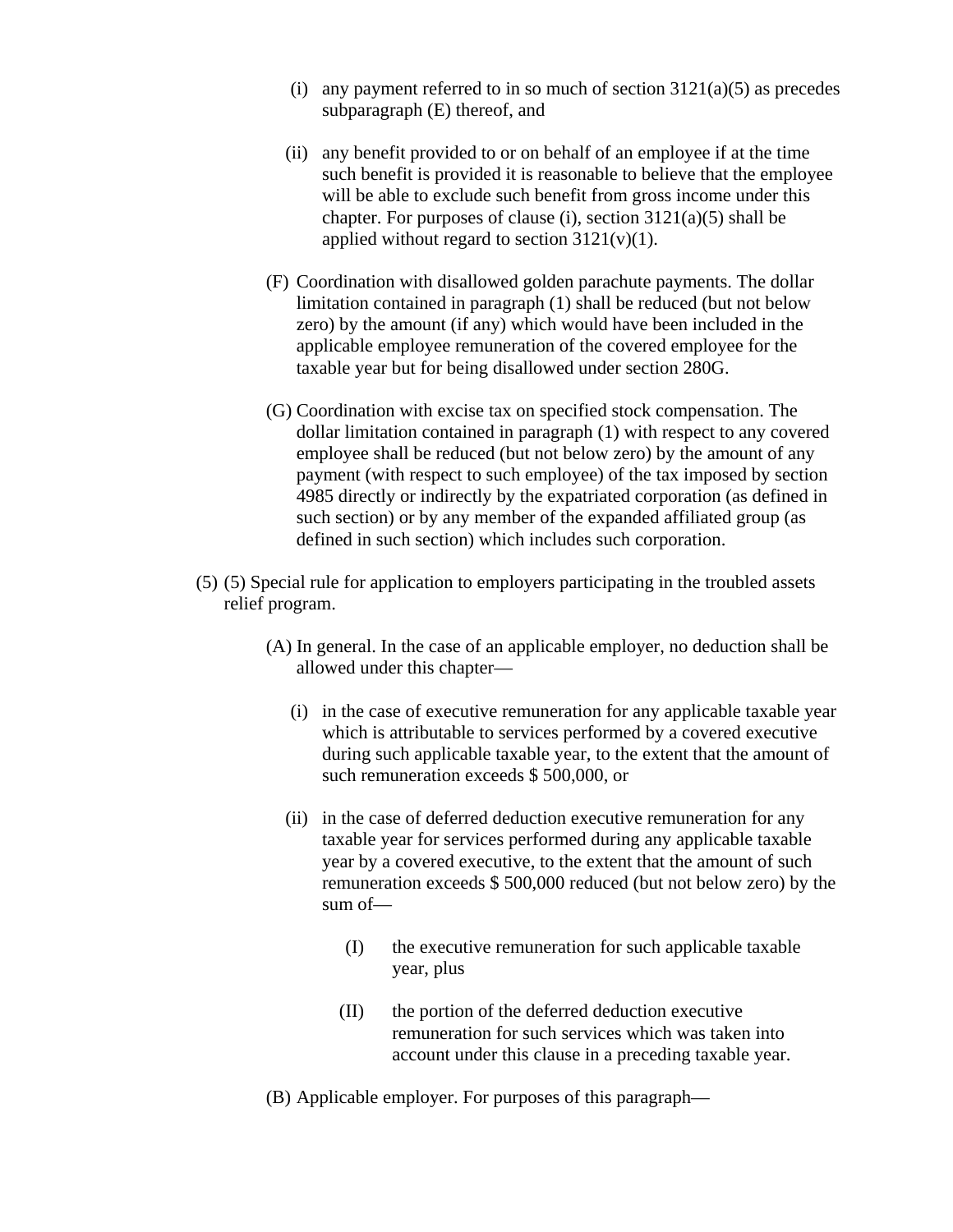- (i) In general. Except as provided in clause (ii), the term "applicable employer" means any employer from whom 1 or more troubled assets are acquired under a program established by the Secretary under section 101(a) of the Emergency Economic Stabilization Act of 2008 if the aggregate amount of the assets so acquired for all taxable years exceeds \$ 300,000,000.
- (ii) Disregard of certain assets sold through direct purchase. If the only sales of troubled assets by an employer under the program described in clause (i) are through 1 or more direct purchases (within the meaning of section 113(c) of the Emergency Economic Stabilization Act of 2008), such assets shall not be taken into account under clause (i) in determining whether the employer is an applicable employer for purposes of this paragraph.
- (iii) Aggregation rules. Two or more persons who are treated as a single employer under subsection (b) or (c) of section 414 shall be treated as a single employer, except that in applying section 1563(a) for purposes of either such subsection, paragraphs (2) and (3) thereof shall be disregarded.
- (C) Applicable taxable year. For purposes of this paragraph, the term "applicable taxable year" means, with respect to any employer—
	- (i) the first taxable year of the employer—
		- (I) which includes any portion of the period during which the authorities under section 101(a) of the Emergency Economic Stabilization Act of 2008 are in effect (determined under section 120 thereof, and
		- (II) in which the aggregate amount of troubled assets acquired from the employer during the taxable year pursuant to such authorities (other than assets to which subparagraph (B)(ii) applies), when added to the aggregate amount so acquired for all preceding taxable years, exceeds \$ 300,000,000, and
	- (ii) any subsequent taxable year which includes any portion of such period.
- (D) Covered executive. For purposes of this paragraph—
	- (i) In general. The term "covered executive" means, with respect to any applicable taxable year, any employee—
		- (I) who, at any time during the portion of the taxable year during which the authorities under section 101(a) of the Emergency Economic Stabilization Act of 2008 are in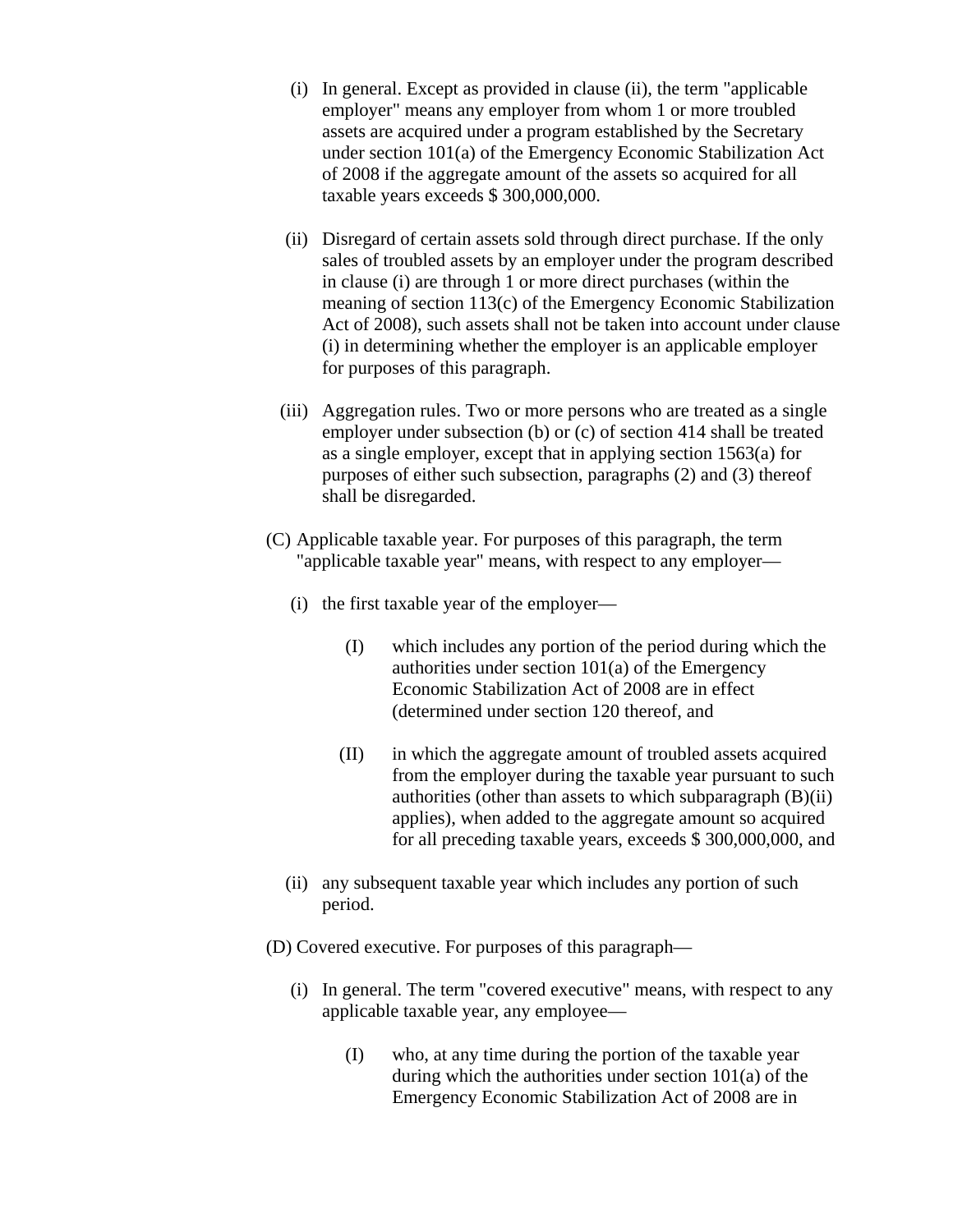effect (determined under section 120 thereof), is the chief executive officer of the applicable employer or the chief financial officer of the applicable employer, or an individual acting in either such capacity, or

- (II) who is described in clause (ii).
- (ii) Highest compensated employees. An employee is described in this clause if the employee is 1 of the 3 highest compensated officers of the applicable employer for the taxable year (other than an individual described in clause (i)(I)), determined—
	- (I) on the basis of the shareholder disclosure rules for compensation under the Securities Exchange Act of 1934 (without regard to whether those rules apply to the employer), and
	- (II) by only taking into account employees employed during the portion of the taxable year described in clause (i)(I).
- (iii) Employee remains covered executive. If an employee is a covered executive with respect to an applicable employer for any applicable taxable year, such employee shall be treated as a covered executive with respect to such employer for all subsequent applicable taxable years and for all subsequent taxable years in which deferred deduction executive remuneration with respect to services performed in all such applicable taxable years would (but for this paragraph) be deductible.
- (E) Executive remuneration. For purposes of this paragraph, the term "executive remuneration" means the applicable employee remuneration of the covered executive, as determined under paragraph (4) without regard to subparagraphs (B), (C), and (D) thereof. Such term shall not include any deferred deduction executive remuneration with respect to services performed in a prior applicable taxable year.
- (F) Deferred deduction executive remuneration. For purposes of this paragraph, the term "deferred deduction executive remuneration" means remuneration which would be executive remuneration for services performed in an applicable taxable year but for the fact that the deduction under this chapter (determined without regard to this paragraph) for such remuneration is allowable in a subsequent taxable year.
- (G) Coordination. Rules similar to the rules of subparagraphs (F) and (G) of paragraph (4) shall apply for purposes of this paragraph.
- (H) Regulatory authority. The Secretary may prescribe such guidance, rules, or regulations as are necessary to carry out the purposes of this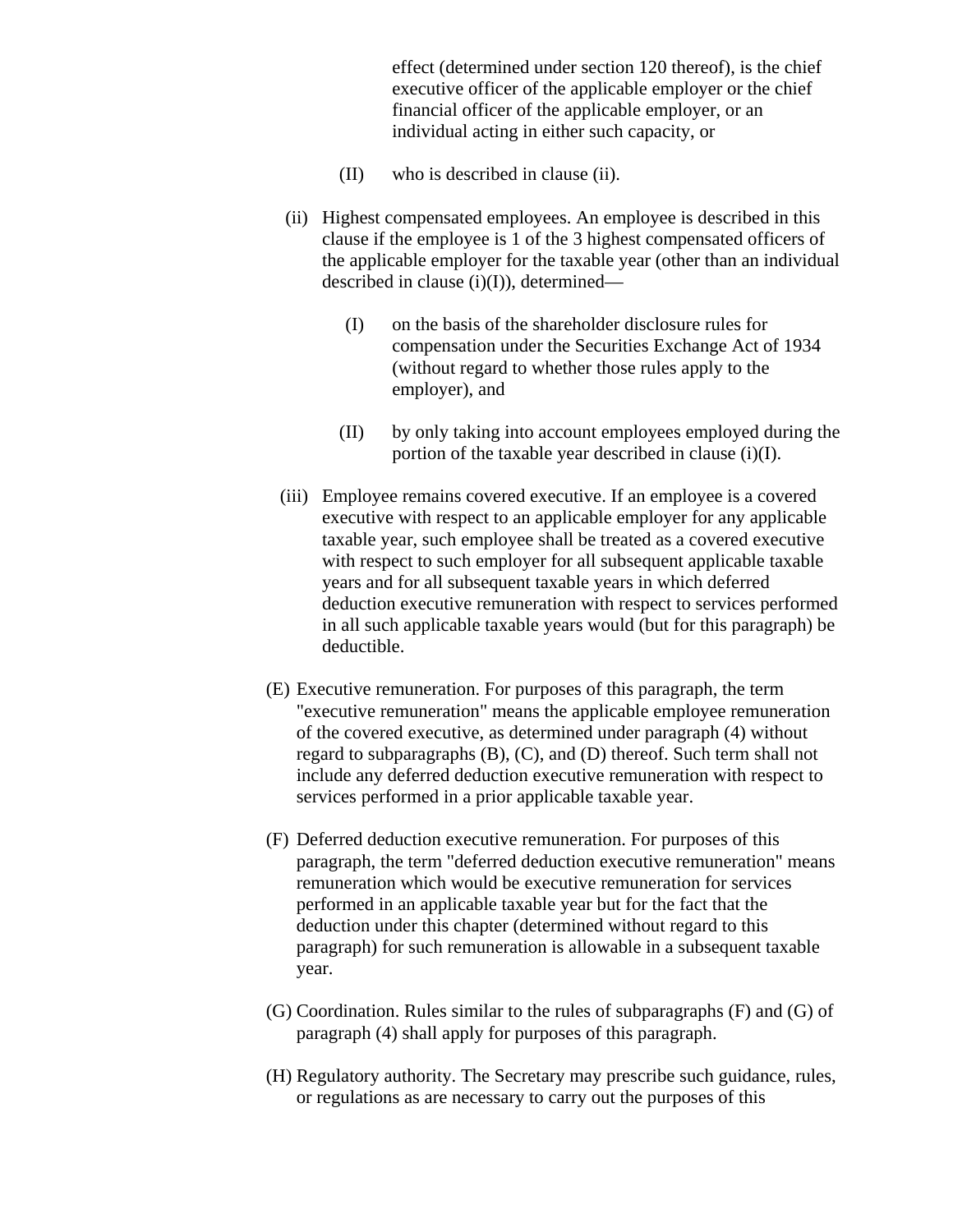paragraph and the Emergency Economic Stabilization Act of 2008, including the extent to which this paragraph applies in the case of any acquisition, merger, or reorganization of an applicable employer.

- (n) Special rule for certain group health plans.
	- (1) In general. No deduction shall be allowed under this chapter to an employer for any amount paid or incurred in connection with a group health plan if the plan does not reimburse for inpatient hospital care services provided in the State of New York—
		- (A) except as provided in subparagraphs (B) and (C), at the same rate as licensed commercial insurers are required to reimburse hospitals for such services when such reimbursement is not through such a plan,
		- (B) in the case of any reimbursement through a health maintenance organization, at the same rate as health maintenance organizations are required to reimburse hospitals for such services for individuals not covered by such a plan (determined without regard to any governmentsupported individuals exempt from such rate), or
		- (C) in the case of any reimbursement through any corporation organized under Article 43 of the New York State Insurance Law, at the same rate as any such corporation is required to reimburse hospitals for such services for individuals not covered by such a plan.
	- (2) State law exception. Paragraph (1) shall not apply to any group health plan which is not required under the laws of the State of New York (determined without regard to this subsection or other provisions of Federal law) to reimburse at the rates provided in paragraph (1).
	- (3) Group health plan. For purposes of this subsection, the term "group health plan" means a plan of, or contributed to by, an employer or employee organization (including a self-insured plan) to provide health care (directly or otherwise) to any employee, any former employee, the employer, or any other individual associated or formerly associated with the employer in a business relationship, or any member of their family.
- (o) Treatment of certain expenses of rural mail carriers.
	- (1) General rule. In the case of any employee of the United States Postal Service who performs services involving the collection and delivery of mail on a rural route and who receives qualified reimbursements for the expenses incurred by such employee for the use of a vehicle in performing such services—
		- (A) the amount allowable as a deduction under this chapter for the use of a vehicle in performing such services shall be equal to the amount of such qualified reimbursements; and